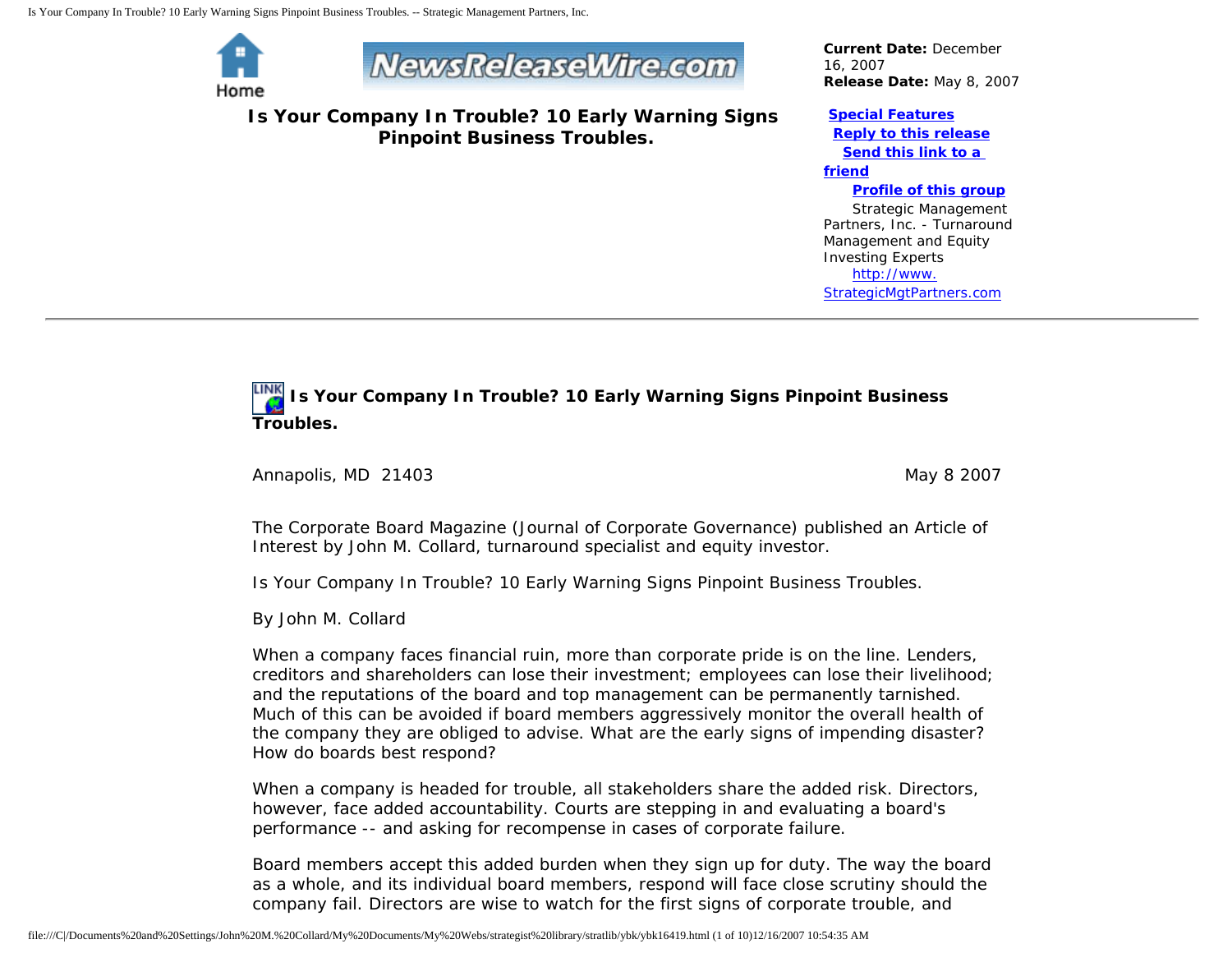must be willing to act in fulfilling their fiduciary responsibilities to the company and its shareholders.

Board denial of management problems too often renders directors unable to recognize key warning signs. Astute directors and managers will watch for these early indicators of trouble.

Directors and top management are often aware that problems exist, yet they delay in correcting the problems. Excuses become easier to generate rather than the hard work it takes to bootstrap a failing company back to financial health.

This denial is often veiled in stubborn corporate pride. Yet it renders board members and even upper management unable to recognize the key warning signs that suggest a company is on its way toward trouble.

By the time a company is visibly sliding toward financial ruin, management can do very little to save face. It is at this time (if not before) that directors need to step in and take control of the situation before management allows the company to utterly collapse. This could well be the last time directors can have a measurable impact on the future of the company.

There are ten common early warning signs that mark a company heading for trouble. Astute directors and managers will use these to gauge overall corporate health and management team effectiveness. If, as a board member, you can answer yes to any of these questions, there is trouble on the horizon. The time to act is now, before problems grow out of hand.

Is top management over-extended?

Whose work is top management really performing? When top managers continue to perform functions that should be done by others, they are over-extended. CEOs should perform work for which no one else is as qualified.

Also ask if top executives are managing the areas necessary and critical to meet corporate goals. Or, are they managing tasks that have little impact on goals? Many managers focus on tasks with which they are familiar and avoid potentially career-ruining risks that are needed for vibrant corporate growth.

Delegation is the key to dealing with over-extension. Define key managers' jobs to clarify role responsibility. Assess subordinates' competence; retain them if appropriate, replace them if not. Monitor key metrics so you will remain informed about conditions without being immersed in them.

Experienced directors know that financials do not show you how to run the business. Consider instead two areas: On the Volume In (revenue/sales) side, look at where and how revenue is generated. Is it from existing customers and contracts or new business? On the Volume Out (throughput/production) side, look at getting the product or service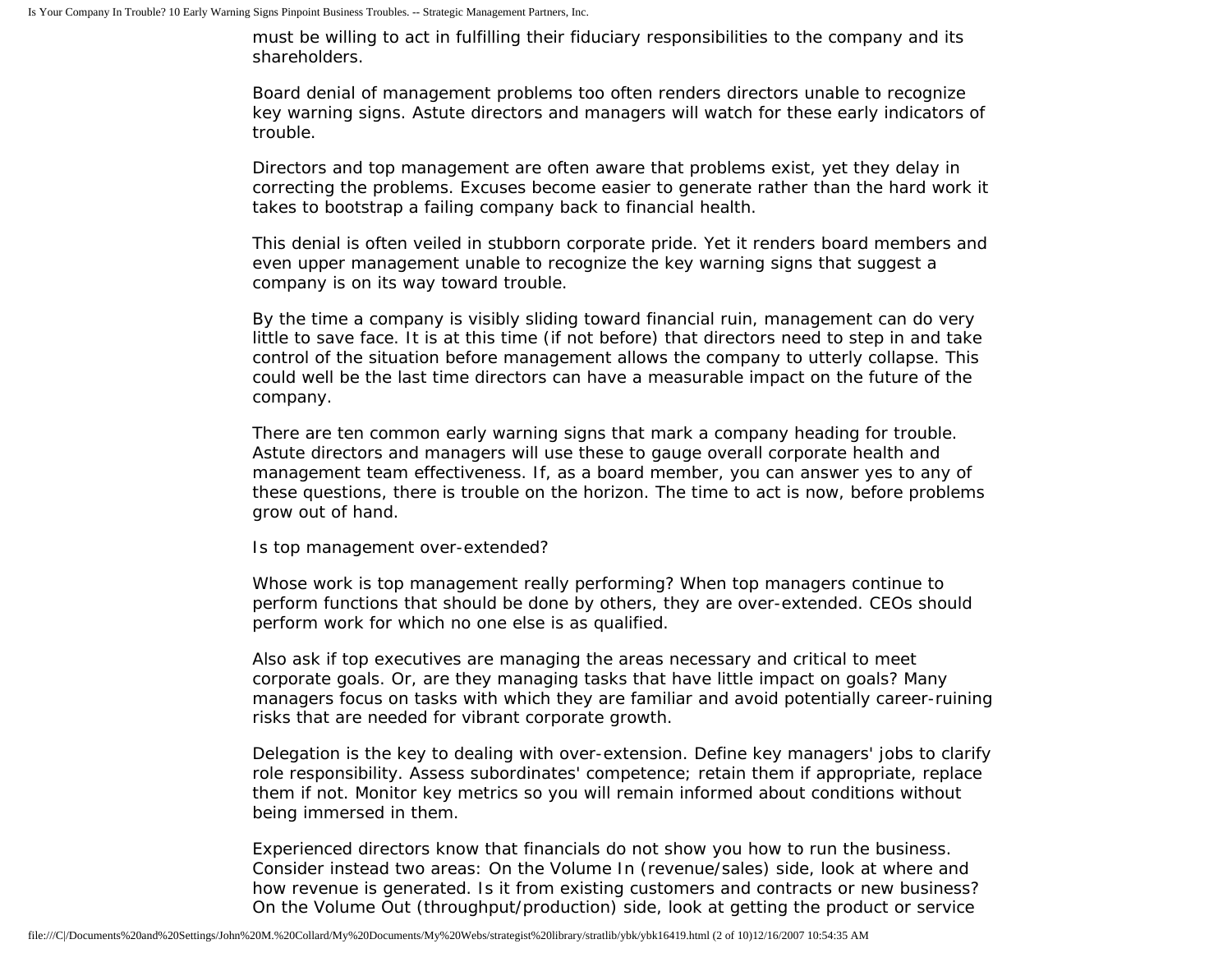out the door. How else can you bill for it?

Is the turnover rate excessive?

A sure sign of underlying problems is rapid employee turnover. This can be the result of such failings as a faulty hiring process, inadequate training, or poor management. The price for ignoring this problem is high -- low morale, lost wages, recruiting costs, lack of productivity, and ultimately, failure.

You must uncover the real causes of rapid turnover early on, and rectify the problems. Clearly define job responsibilities, performance expectations, rewards, and scope of authority. Concentrate several levels of management attention on new employees. Talk to employees, but more importantly, listen to what they say. Be assured, employees know when problems exist.

Once, during a client planning session with several major stockholders, board members, and the entire senior management team present, I was astounded to hear that they had no approach to control a turnover rate exceeding 40 percent per year. I asked the managers of the three operating units to discuss the revenues in their units and turnover rates so we could isolate a problem. To the chagrin of the chairman and CEO, one manager did not know the revenue figure for his group. None of the three, nor the human resources vice president knew the number of employees lost in the previous year.

In a \$70 million company, when management does not know such things, you have uncovered a key problem, as well as the cause for other problems. By acknowledging that the problem exists, you empower both the board and management to do something about it.

Are communications ineffective?

Ineffective meetings, management information, or inter-departmental coordination can destroy a business from the inside out -- even as it is growing. The larger a company becomes the more this is a problem.

If all that is accomplished during "bull sessions" is a lot of "bull," then the blame rests squarely on the shoulders of the meeting leader. It is a leader's duty to limit the scope of topics discussed, to establish an agenda, and stick to it. Do not allow corporate posturing to waste time and productivity. Force corporate leadership to demonstrate organization by managing their meetings.

Remember, what is not said is often more destructive than what is. Unnatural behavior, such as a rash of "closed door meetings," will most certainly set off the rumor mill. Level with employees.

Are compensation and incentive programs yielding unsatisfactory results?

While it seems obvious that you should clearly and directly reward successful job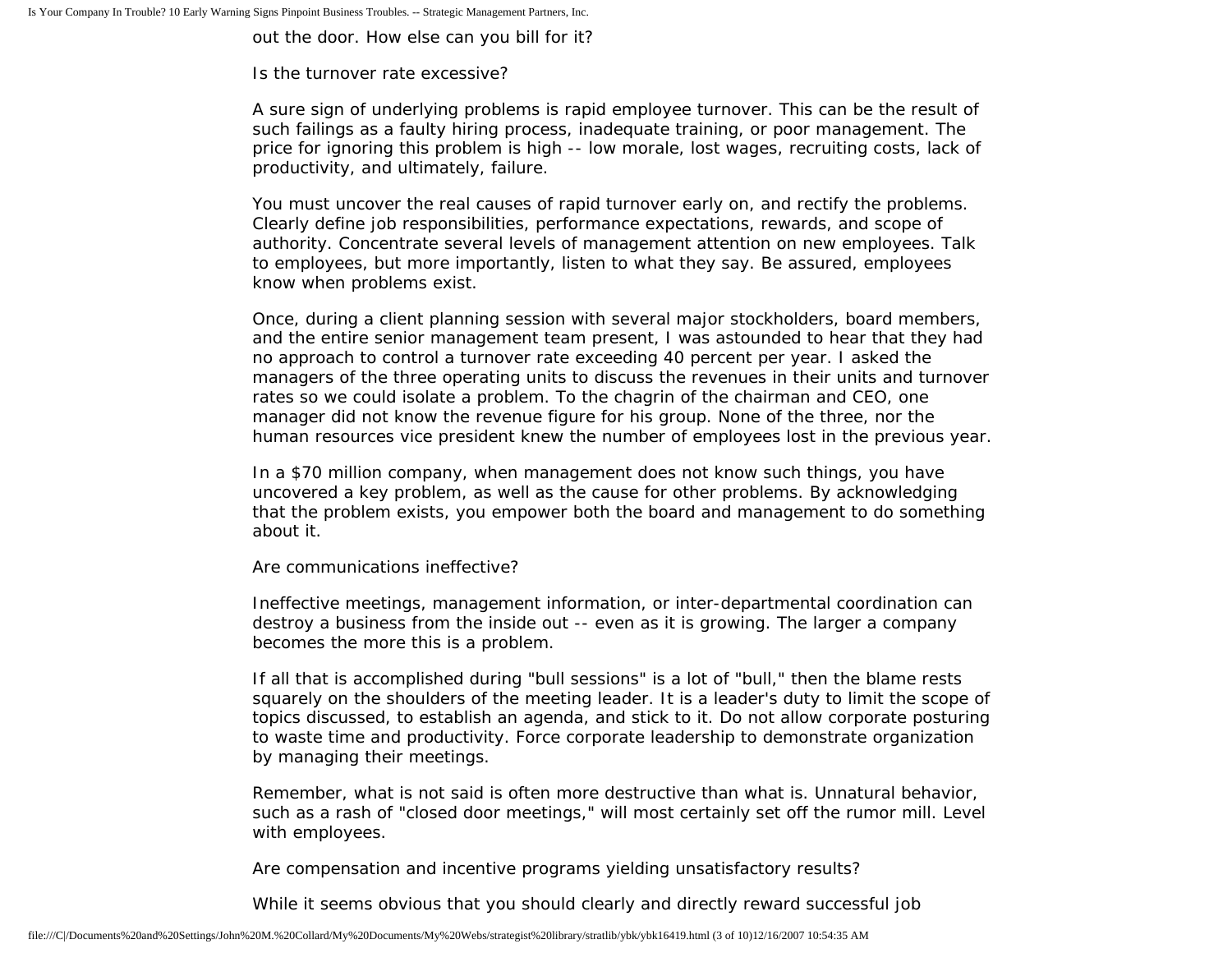performance, it is remarkable that many companies unwittingly set up pay structures that reward performance altogether different from that outlined in the job description. Be careful what you pay for -- you might just get it.

One client paid dearly for such a system. They operated in a matrix organization, four selling divisions and a central support operation. The manager of professional support personnel was on an incentive plan based on 80 percent utilization of labor in the pool. The good people were always used while the poor performers were not. Sales required that more acceptable support be available for billable customer contract requirements, yet the manager did not hire to replace poor performers because that could change the utilization rate. The result was lost revenue opportunity, added carrying costs for nonperformers and a failure to meet company goals. The manager achieved his numbers, received his bonus and was relieved of his responsibility.

Managers who are paid incentives based upon gross margins can be more effective than those paid on gross sales. Why? Because they share the burden of poor performance, they are more likely to take corrective action when faced with substandard performers. The board sits in the best position of all to restructure pay systems.

Restructuring rewards requires planning. Pay-for-performance systems should be tied directly to the company's plan. Pay for execution and stellar performance, nothing less. It is up to the board to set the directives and goals, and leave it to the management team dedicated to reviving the company to make the incentive structure work.

Public companies often send the wrong message when top performers bring in the big deals. They balk at the amount promised in the incentive plan, perhaps because this is more than the boss makes. If you pay the large amount and make sure that all are aware of it, then this becomes a true incentive for the whole sales force.

Are goals not clearly stated?

Chronic failure to achieve stated business goals suggests a problem more serious than a lack of performance. Often, it implies a lack of clarity regarding the goals of the corporation. The goals of the shareholders, the board and the management team must all be in sync. Failure to achieve business goals also indicates a failure to secure management team "buy in."

Focus on the one thing the company does very well. You can manifest that focus in many ways, but do not confuse manifestation with diversification.

Take a long, hard look at the goal-setting process. Set goals and hold managers accountable for success. Goals must be clearly articulated and agreed upon. If you cannot step back and be a skeptic, the goals have no substance.

What is the company's goal? The mission statement should state this clearly. What usually comes through is ". . . we are the best at providing a lot to everybody . . ." which does not say anything. Set a mission statement that tells customers, employees, and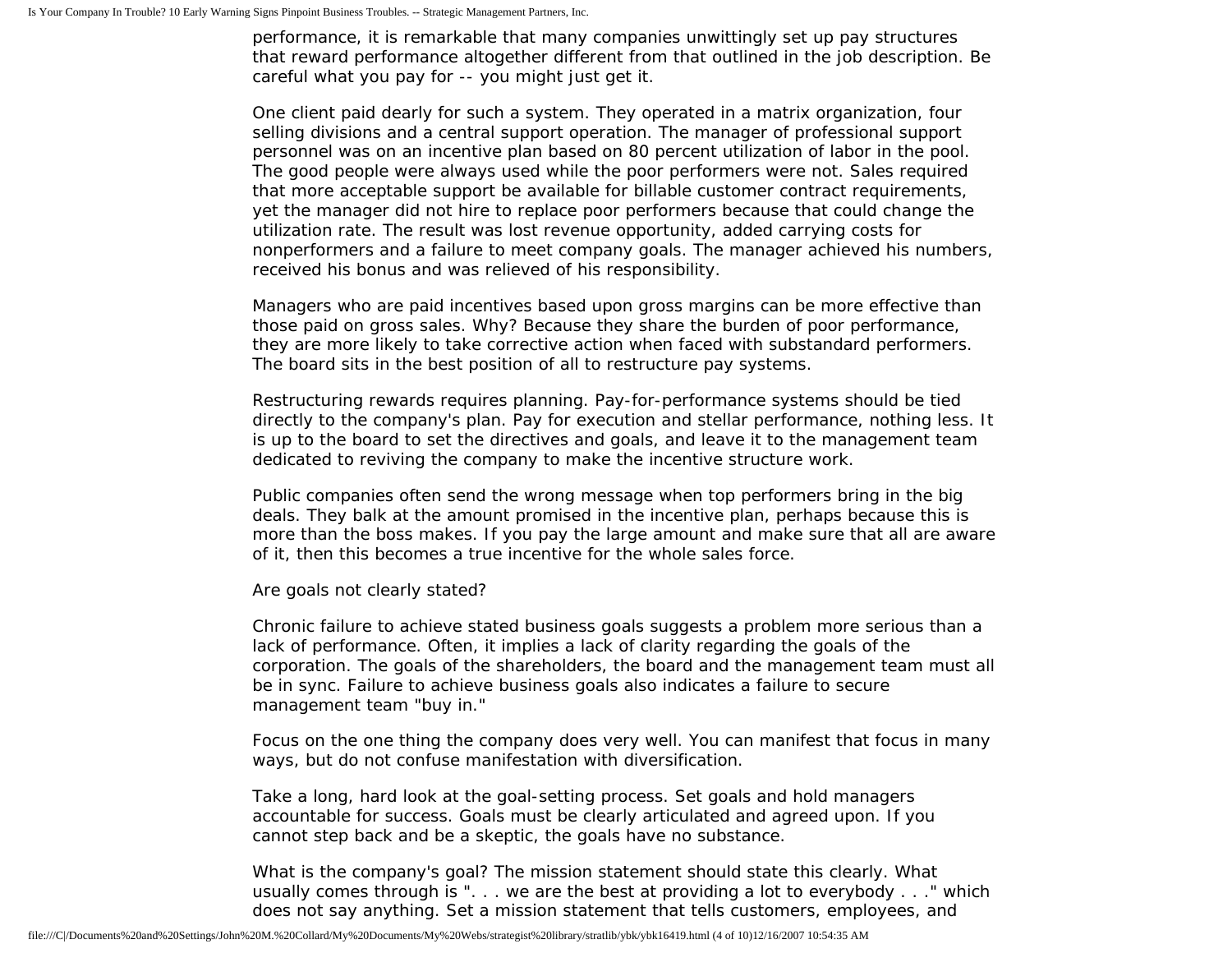stockholders where the company is headed. If it cannot be articulated, does it really exist?

A good mission statement should address six elements:

- \* Service/product definition -- what do we do or provide?
- \* Generic customer need -- why will they buy?
- \* Market definition -- who will we sell to and where are they?
- \* Technology -- how will we deliver our products and services?
- \* Levels of vertical integration -- how much will we do?
- \* Distinct competence -- why will they buy from us?

Most companies are too generic in their definition, but competition dictates that you focus. Do not underestimate the importance of your key competencies, those strengths which no one else has. The board can help with realism. Too many companies allow complacency to lull them into a false sense of what the market wants. Identify goals that are in sync with these strengths. Remember the ultimate goal -- companies are in this for the money. If you do not remember, your stockholders will.

Avoid the pitfall many companies experience -- the strategic and operational planning process produces a plan, which sits on the shelf gathering dust until the next cycle. Measurement against plans and resulting course correction should be a continuous process. Most of the gain is in the process.

Is new business waning?

If the operation cannot win new business at expected levels, it is out of touch with the marketplace. High prices, unresponsive proposals, and giving more than is required of you are the typical problems.

Commitment to winning new business is essential to corporate success, so it is crucial to identify targets early on and tailor specifications whenever possible. Always keep a close eye on the customer's special needs. Bid to win, but then manage for profit and growth. Develop a "we will do what it takes" attitude toward developing new business.

Are any key client relationships deteriorating?

Determine if a decrease in business from long-time customers is due to poor market conditions in their industry -- or poor service from you. If it is you, the corporation is probably no longer meeting the customer's needs. Members of the board may not be privy to this information.

Manage customer relationships carefully. Customer needs, like your own, change. Give specific responsibility for nurturing customer relationships to all levels of management, not just to those within the sales force. You will need to have faith in those in the company who can reach out and talk with the customer. Few customers will call to tell you that they are not going to buy your product any more, they just stop writing checks.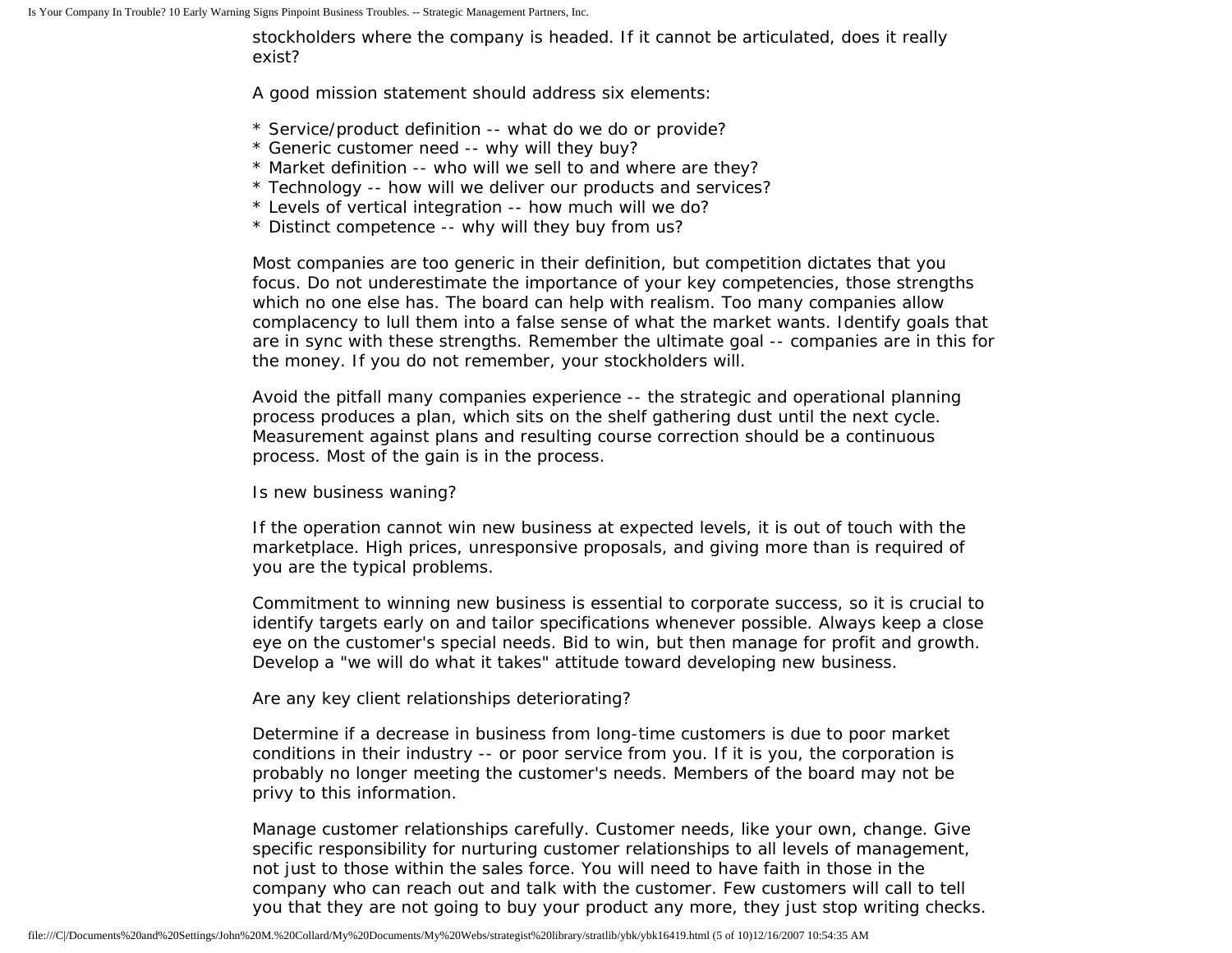Consultants avoid this subject like a plague, because it is controversial and hard to pin down; however, this is where the board and consultants can really help with strategy to nurture management commitment and involvement. Address the real issue of how customers perceive the company and its products and services relative to competition. Do not be lulled into a false sense of security. Those customers will not always be there.

Does the company create "products in search of markets?"

Markets and competitors must be properly analyzed. Disciplined self-analysis is needed. Products or services developed before market needs are assessed can waste resources and be difficult to sell.

It is less expensive to create awareness of a product or service that meets an existing demand, than to develop a market for products or services that does not currently exist. Identify how your key competencies satisfy customer need and produce benefits.

Do financial and management reports cover the wrong information at the wrong levels?

Financial and operational reports must be accurate, timely and pertinent. Many businesses are managed on a profit and loss or earnings per share performance basis, rather than on the basis of cash flow or new business generated. A few key symptoms for which the board should watch: Financial statements are consistently late; recurring negative cash flow; constant bickering with or change of outside auditors; excessive yearend adjustments; focus on what happened rather than what is needed to fix it.

Does the board ask for specific reporting to measure key areas of risk within the company? They should. Often, standard reporting is not sufficient.

Cash flow remains the best indicator of business health. Information is often prepared at the wrong level, making it difficult or impossible for the board to know what is going on inside their operations. Prepare forecasts, then manage to them. Determine performance at each level of the business, and update often.

Understand why the company is successful in its present bright areas, and 'model' those conditions to a new marketplace.

Does the operation have a track record of failed expansion plans?

Setbacks drain businesses of cash, time and morale. When companies fail in one effort, management tends to 'pull in their horns' the next time out. The result --suppressed hopes for growth or expansion. Efforts fail because of inadequate cash, poor management, lack of thorough market analysis, or improper control systems.

Anyone who runs independent or remote operations must be adept at problem solving, decision making, team building, and managerial analysis. Yet these skills are not obvious, and though expected of managers, are seldom part of the recruiting or management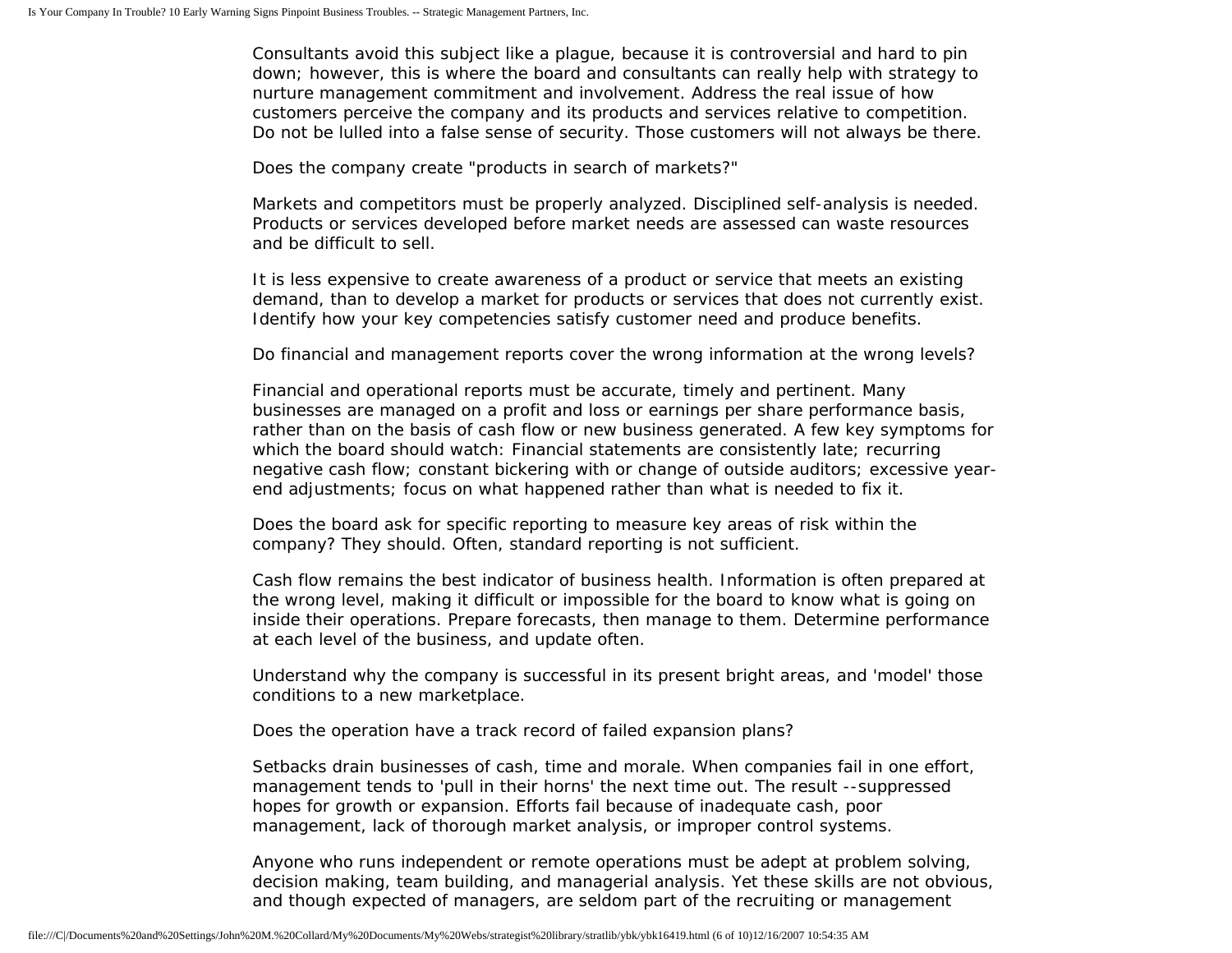development process.

Understand why you are successful in your present marketplace, and try to 'model' those conditions in a new marketplace. Modeling success can produce growth. The entrepreneurial spirit craves growth, but desire alone can drive the company only so far, and often into trouble. By modeling management skills, you can adapt to new management environments and bypass mistakes that can harm the bottom line.

Learning to look for the first signs of trouble takes little more than a willingness to truly commit yourself to productive board service, and to proper corporate management. The signs are not always neon and blinking, but they are there, if you care to look for them.

Likewise, the solutions are not difficult to find, and do not require magic, if you have the appropriate management team in the driver's seat. If misery likes company, then 'trouble' loves it -- problems can multiply at a frightening speed.

To whom should a director turn for help during times of crisis? Diminishing sales, declining profits, mass employee exit, creditor suits, the threat of bank foreclosure, and no cash are only part of the equation. These problems can be repaired. The true dilemma -- who can handle the crisis management role? Clear thinking must prevail. If there is a qualified leader within the company, then delegate the job of turnaround to them, and provide proper support. If there is not a qualified leader in the company, and there usually is not, do not hesitate to locate a professional who has experience restoring value to a troubled company. The answer often resides outside the company in the form of a corporate renewal or turnaround specialist, who has expertise in the company's lines of business.

Consultants are often a choice of the management team. Why? Because as an advisor, they offer only recommendations to management. Yet these are the same managers that did not make decisions in the first place. Why will they make those decisions now?

The board can change this charade at management. Here is definitely an area where the board can make a difference. Corporate renewal practitioners work with the board, and top management, the way auditors work with a comptroller and the way lawyers work with management. The practitioner is a hands-on decision maker who actually takes control of the company, often as an interim CEO for a period of time. To be effective in turning a troubled company around, this person must have an active line manager orientation, be decisive, isolate the problems and find solutions quickly.

Also, the board must be willing to ask "are we the problem?" Many times the answer is yes. The board is not in step with the goals or with the management team. They do not get involved or they overlook the signs of pending crisis.

If the board is in a position to act, then the present management has not done what is required of them. The board must find a leader that can work for the benefit of all stakeholders.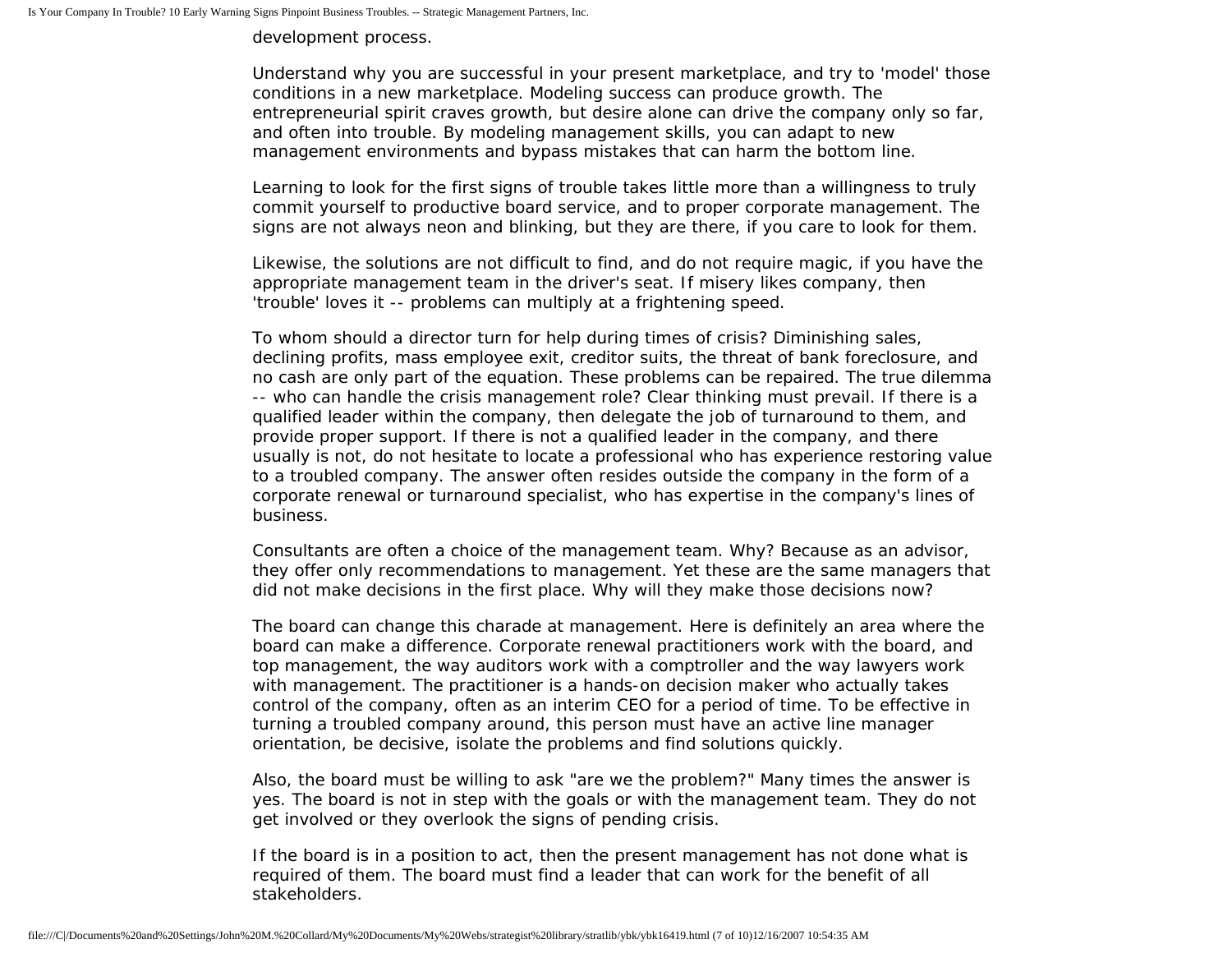The real focus should be to change the leadership style. Leadership requirements differ between healthy, growing companies and those in trouble. These differences in style are a key to success. The board must decide which style is needed, then act on that decision. In the stable or growth scenario, "team building" and "coaching" are the buzzwords. But in the initial crisis and subsequent turnaround situation, time is an enemy, and decisive action is mandatory.

This is one reason why the troubled environment is so foreign to many managers, and hence, the difficulty finding qualified talent from within the company. The stable environment allows for mistakes and longer lead times to achieve goals. Troubled companies have primarily one goal -- to survive and get well. If the symptoms persist with no cure, the patient dies.

Only in acting on what is best for true corporate health will the board completely fulfill its fiduciary responsibilities. There is one critical question every board member should ask himself or herself: "Can I stand before a bankruptcy judge, before a creditor's committee, before a shareholders meeting and defend with pride and conviction the path I have allowed this company to follow?"

One thing is certain: The longer you wait to admit that the company is heading for trouble, the more difficult the resulting problems will be to solve. Mastering the real issues is the catalyst toward change, and recovery. That is a much more acceptable risk.

About the Author

John M. Collard, is Chairman of Annapolis, Maryland-based Strategic Management Partners, Inc. (410-263-9100, www.StrategicMgtPartners.com ), a nationally recognized turnaround management firm specializing in interim executive leadership, asset recovery, and investing in underperforming companies. He is Past Chairman of the Turnaround Management Association, a Certified Turnaround Professional, and brings 35 years senior operating leadership, \$85M asset recovery, 40+ transactions worth \$780M+, and \$80M fund management expertise to run troubled companies, and advise company boards, litigators, institutional and private equity investors.

John M. Collard (Strategist@aol.com) Chairman Strategic Management Partners, Inc. 522 Horn Point Drive Annapolis, MD 21403 Phone : 410-263-9100 Fax : 410-263-6094

[www.StrategicMgtPartners.com](http://www.strategicmgtpartners.com/)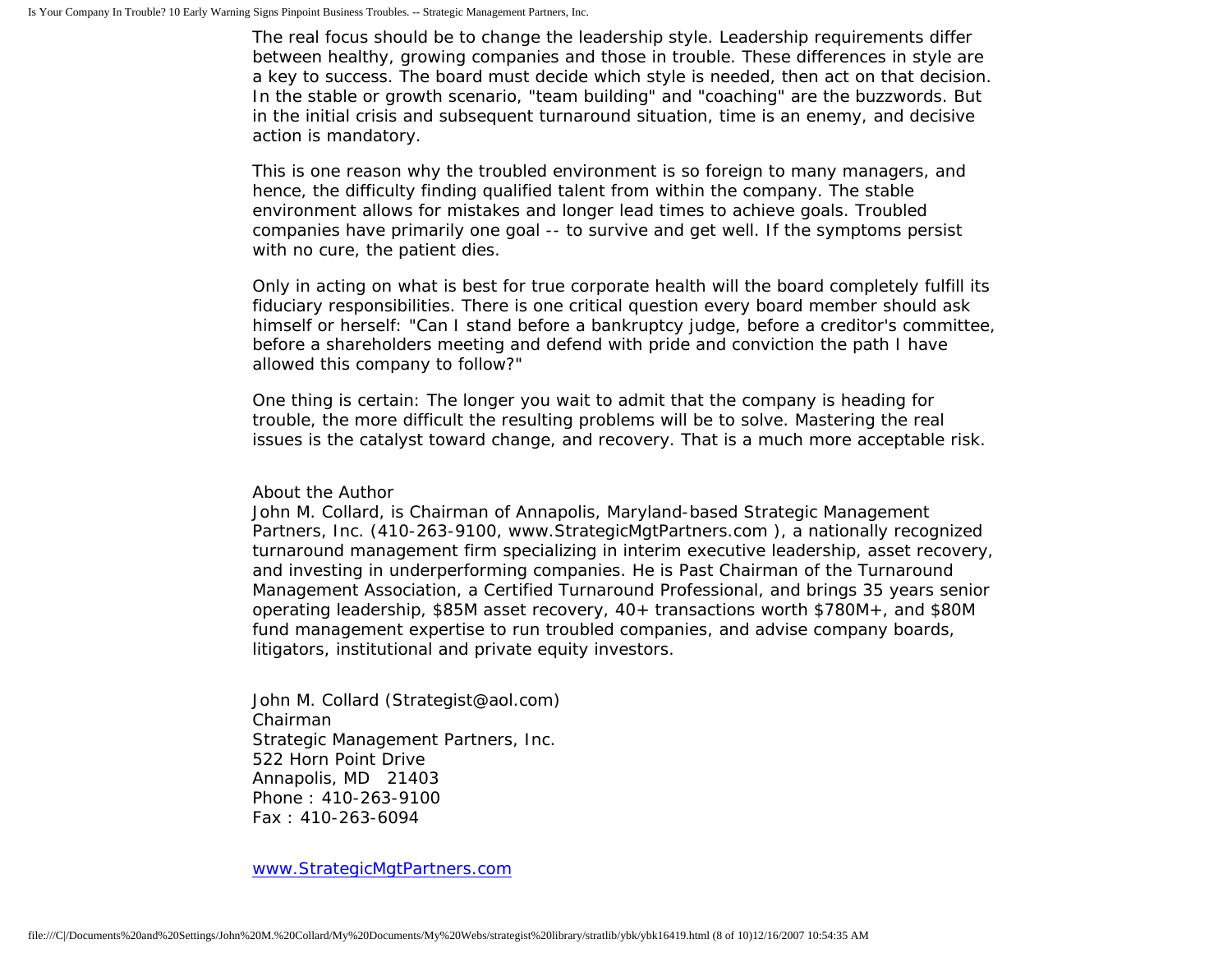Is Your Company In Trouble? 10 Early Warning Signs Pinpoint Business Troubles. -- Strategic Management Partners, Inc.

More Information [Library: Is Your Company In Trouble? 10 Early Warning Signs Pinpoint](http://members.aol.com/stratlib/tcb.html)  [Business Troubles.](http://members.aol.com/stratlib/tcb.html)

[Contact John M. Collard](http://www.expertclick.com/expertClick/contact/default.cfm?Action=ContactExpert&GroupID=1016) ⊟⊺

[Ask a question with InterviewNetS](http://www.expertclick.com/expertClick/contact/default.cfm?GroupID=1016)M

## **Other experts on these topics:**

- **1. [Management](http://www.expertclick.com/search/default.cfm?SearchCriteria=Management)**
- **2. [Leadership](http://www.expertclick.com/search/default.cfm?SearchCriteria=Leadership)**
- **3. [Planning](http://www.expertclick.com/search/default.cfm?SearchCriteria=Planning)**
- **4. [Invest](http://www.expertclick.com/search/default.cfm?SearchCriteria=Invest)**
- **5. [Strategy](http://www.expertclick.com/search/default.cfm?SearchCriteria=Strategy)**
- **6. [Small Business](http://www.expertclick.com/search/default.cfm?SearchCriteria=Small Business)**
- **7. [Strategic Planning](http://www.expertclick.com/search/default.cfm?SearchCriteria=Strategic Planning)**
- **8. [Advisor](http://www.expertclick.com/search/default.cfm?SearchCriteria=Advisor)**
- **9. [Valuation](http://www.expertclick.com/search/default.cfm?SearchCriteria=Valuation)**
- **10. [Transition](http://www.expertclick.com/search/default.cfm?SearchCriteria=Transition)**
- **11. [Value](http://www.expertclick.com/search/default.cfm?SearchCriteria=Value)**
- **12. [Bankruptcy](http://www.expertclick.com/search/default.cfm?SearchCriteria=Bankruptcy)**
- **13. [Crisis Management](http://www.expertclick.com/search/default.cfm?SearchCriteria=Crisis Management)**
- **14. [Governance](http://www.expertclick.com/search/default.cfm?SearchCriteria=Governance)**
- **15. [Investment Management](http://www.expertclick.com/search/default.cfm?SearchCriteria=Investment Management)**
- **16. [CEO Effectiveness](http://www.expertclick.com/search/default.cfm?SearchCriteria=CEO Effectiveness)**
- **17. [Executive Leadership](http://www.expertclick.com/search/default.cfm?SearchCriteria=Executive Leadership)**
- **18. [Turnaround](http://www.expertclick.com/search/default.cfm?SearchCriteria=Turnaround)**
- **19. [Corporate Change](http://www.expertclick.com/search/default.cfm?SearchCriteria=Corporate Change)**
- **20. [Ethical Issues/Management](http://www.expertclick.com/search/default.cfm?SearchCriteria=Ethical Issues/Management)**
- **21. [Startup](http://www.expertclick.com/search/default.cfm?SearchCriteria=Startup)**